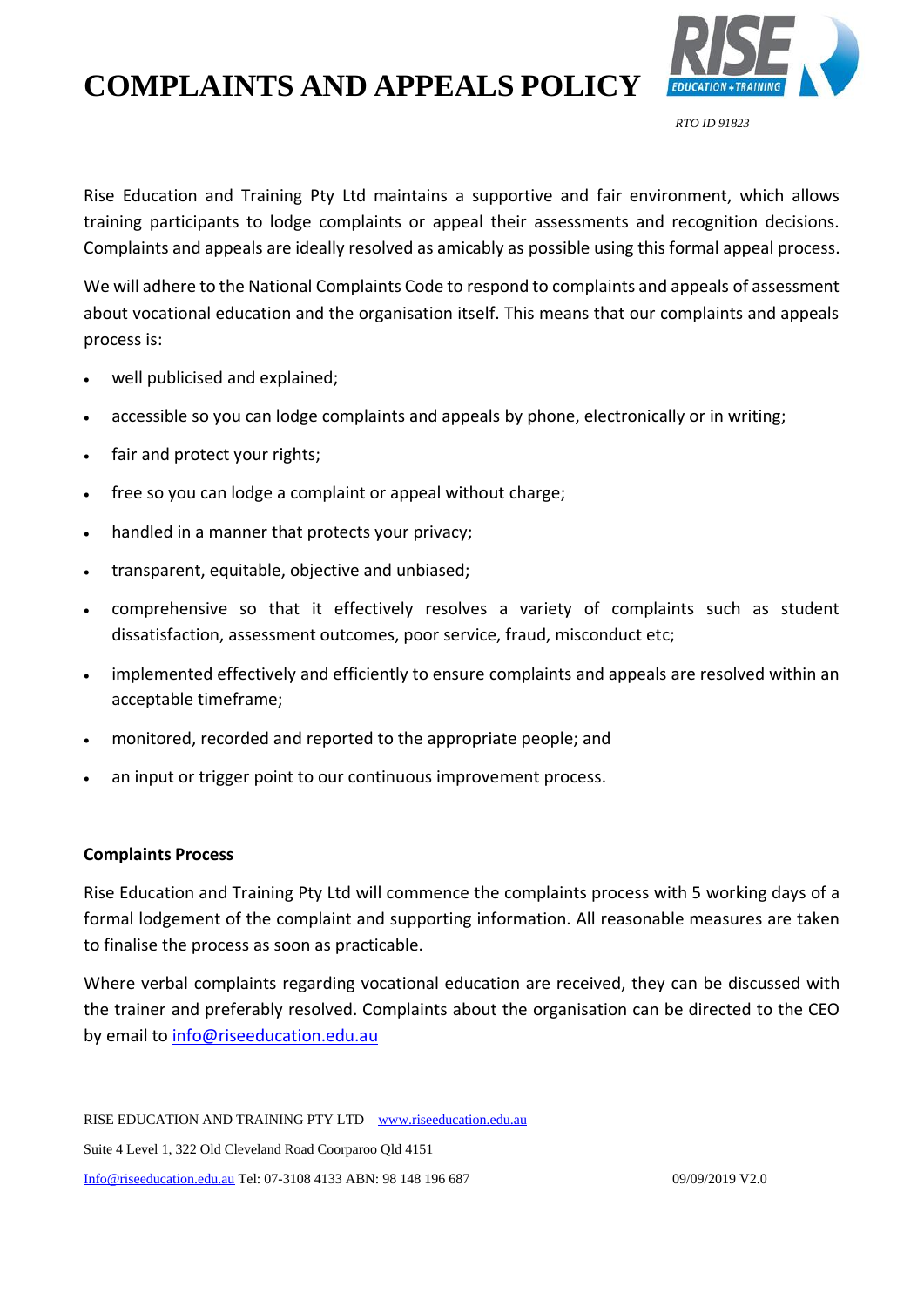## **COMPLAINTS AND APPEALS POLICY** *RTO ID 91823*



The Complaints and Appeals Form can be downloaded from [www.riseeducation.edu.au](http://www.riseeducation.edu.au/) or get a copy from Administration front desk. The Complainant or Appellant must clearly write the name, the date, and the details of complaints as outline in the form. Student complaints are required submitted to the Administration Officer who investigates the complaint by email to [admin@riseeducation.edu.au](mailto:admin@riseeducation.edu.au) or by post to head office. Administration Officer will send an acknowledgement email to student to inform student that the Complaints and Appeals Form has received.

The Administration Officer liaises with the Head Trainer in the investigation of the complaints. Regardless of this, any complainant has the right to have their version of events heard in the resolution negotiation and have an independent advocate present.

The Administration Officer records the details of a complaint on the improvement form and advises the CEO of the complaint being resolved as appropriate.

Complaints are investigated fairly and objectively with details of the investigation provided in writing to the complainant. The details will state the outcomes and reasons for the decisions made.

Where the complainant is not satisfied with the outcome, the matter may be referred to the CEO or other independent mediator for review. The CEO will investigate the complaint fairly and objectively and detail the investigation in writing for the complainant. The details will state the outcomes and reasons for the decisions made.

The Administration Officer will close out the improvement request when the complaint has been resolved to the satisfaction of both parties.

A copy of the all documentation, in particular the complaint and the outcome, is placed in the student's file, staff file or Continuous Improvement Register as appropriate.

Where the resolution requires a documented change to policies and procedures, the CEO and will affect the change to ensure that the procedure for document change is followed with the appropriate records made.

In the event that a complaint is substantiated, Rise Education and Training Pty Ltd will take prompt and appropriate action to resolve the circumstances.

Complaints cannot be anonymous because this is considered unfair as ongoing discussion cannot take place to resolve the issue between both parties.

Information submitted to a trainer or any staff member is treated with respect and taken as an opportunity to improvement the organisation's practices and Management System. Privacy requirements and student/ individual rights are maintained.

RISE EDUCATION AND TRAINING PTY LTD [www.riseeducation.edu.au](http://www.riseeducation.edu.au/)  Suite 4 Level 1, 322 Old Cleveland Road Coorparoo Qld 4151 [Info@riseeducation.edu.au](mailto:Info@riseeducation.edu.au) Tel: 07-3108 4133 ABN: 98 148 196 687 09/09/2019 V2.0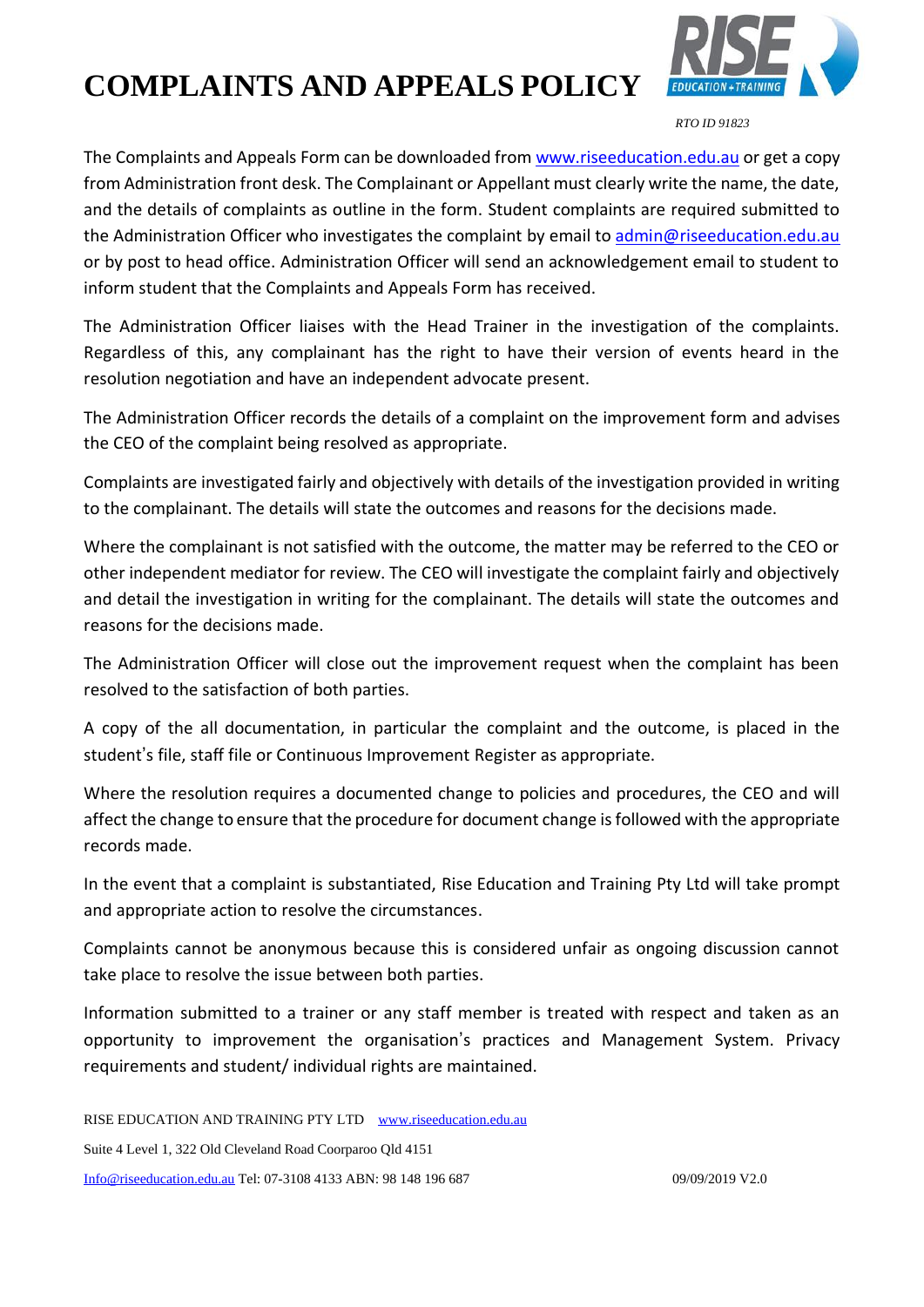# **COMPLAINTS AND APPEALS POLICY**



If the student chooses to access our complaints and appeals processes, Rise Education and Training Pty Ltd will maintain the student's enrolment while the complaints and appeals process is ongoing.

#### **Appeals after Complaints**

Where a student is not happy with the outcome of a complaint, the following appeal process is followed.

Step One:

Discuss appeal of complaint with the Head Trainer. If this does not resolve the matter, or if the Head Trainer is an active respondent to the appeal, then the put the appeal of complaint in writing using Complaints and Appeals Form which you can downloaded from website [www.riseeducation.edu.au](http://www.riseeducation.edu.au/) or get a copy form Administration front desk office and submitted to the CEO by email to [info@riseeducation.edu.au](mailto:info@riseeducation.edu.au) (Day 1-2)

Step Two:

The CEO records the Student's dispute on an Improvement Request and in the Register of Continuous Improvement and puts written notification on the student's file. (Day 3-4)

#### Step Three:

An appellant may deliver their own version of the appeal to the CEO and request a support person be present. (Day 5-8)

#### Step Four:

If this does not resolve the matter, the appeal is referred to an independent mediator. The appellant may deliver their own version of the problem and request a support person be present. The independent mediator here is the community Justice Centre.

The matter should then consider the issues raised and attempt to resolve the appeal to the satisfaction of the appellant. All appeals that are found to be proven (ie against Rise Education and Training Pty Ltd) must be acted upon through the continuous improvement process to make systematic changes to prevent the recurrence of this as a problem again. (Day 9-16)

Step Five:

RISE EDUCATION AND TRAINING PTY LTD [www.riseeducation.edu.au](http://www.riseeducation.edu.au/)  Suite 4 Level 1, 322 Old Cleveland Road Coorparoo Qld 4151 [Info@riseeducation.edu.au](mailto:Info@riseeducation.edu.au) Tel: 07-3108 4133 ABN: 98 148 196 687 09/09/2019 V2.0